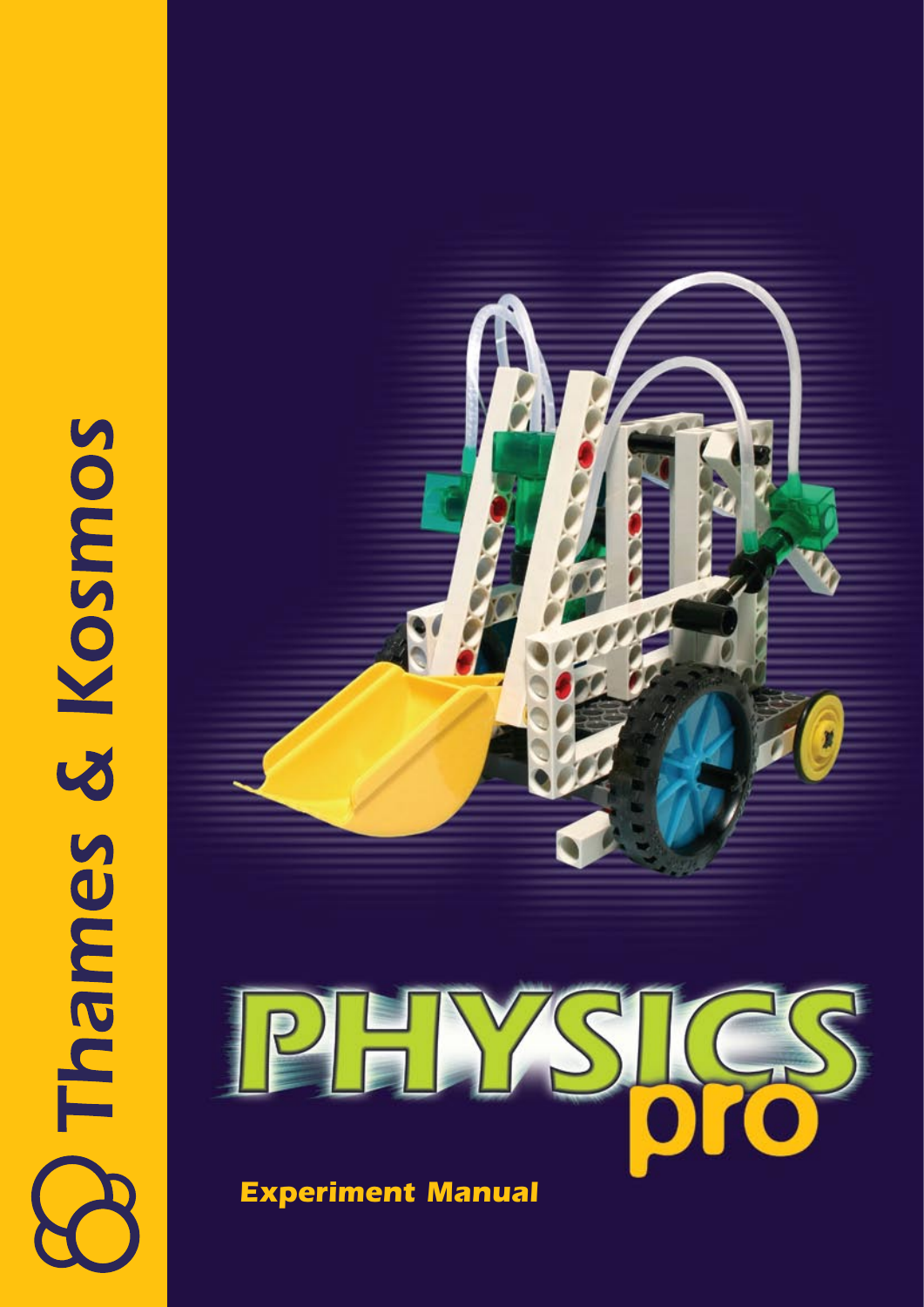# **Kit Contents**



| No.            | Name                         | Qty.                    | Part. No. |
|----------------|------------------------------|-------------------------|-----------|
| ı              | Anchor pin                   | 40                      | 702527    |
| $\overline{2}$ | Joint pin                    | 12                      | 702524    |
| 3              | Shaft plug                   | 30                      | 702525    |
| 4              | Shaft pin                    | $\overline{2}$          | 702526    |
| 5              | Axle lock                    | 12                      | 702813    |
| 6              | Washer                       | 12                      | 703242    |
| 7              | Long frame                   | 4                       | 703239    |
| 8              | Short frame                  | 6                       | 703232    |
| 9              | Long rod                     | 6                       | 703235    |
| 10             | Short rod                    | 6                       | 703233    |
| 11             | Long axle                    | 4                       | 703234    |
| 12             | Medium axle                  | 5                       | 703238    |
| 13             | Short axle                   | $\mathbf{1}$            | 703236    |
| 14             | Medium pulley wheel          | 4                       | 702518    |
| 15             | Small pulley wheel           | 4                       | 702519    |
| 16             | Large gear wheel (60 teeth)  | $\overline{2}$          | 702506    |
| 17             | Medium gear wheel (40 teeth) | 4                       | 702505    |
| 18             | Small gear wheel (20 teeth)  | 7                       | 702504    |
| 19             | Base plate                   | $\overline{2}$          | 703237    |
| 20             | Crankshaft                   | $\overline{\mathbf{c}}$ | 702599    |
| 22             | Connector bridge             | $\overline{2}$          | 703231    |
| 23             | Turbine blade                | 16                      | 702815    |
| 24             | Rubber band (long)           | 1                       | 703241    |

| No. | <b>Name</b>                       | Qty.           | Part. No. |
|-----|-----------------------------------|----------------|-----------|
| 25  | Rubber band (medium)              | ı              | 703374    |
| 26  | Cotton cord (white)               | ı              | 703244    |
| 27  | Balloon                           | ı              | 703531    |
| 28  | Wheel                             | $\overline{2}$ | 703230    |
| 29  | Tire ring (medium pulley wheel)   | $\overline{2}$ | 703251    |
| 30  | Anchor pin lever                  | ٦              | 702590    |
| 31  | Crank                             | $\overline{2}$ | 703377    |
| 32  | Straw (red)                       | $\overline{2}$ | 703513    |
| 33  | Digging shovel                    | 1              | 703514    |
| 34  | Thermometer                       | ı              | 702280    |
| 35  | Measuring cup                     | ı              | 703532    |
| 36  | Plastic strip for clockwork motor | ı              | 703240    |
| 37  | Film for cutouts                  | ı              | 703380    |
| 38  | Boat hull                         | 1              | 703519    |
| 39  | Die-cut cardboard sheet           | ı              | 703522    |
| 40  | Hydraulic pump                    | ı              | 703515    |
| 41  | Hydraulic switch                  | ı              | 703516    |
| 42  | Hydraulic cylinder                | 4              | 703378    |
| 43  | Narrow tubing                     | ı              | 703500    |
| 44  | Thick tubing                      | ı              | 703511    |
| 45  | Experiment book                   | ı              | 703510    |
| 46  | XL (extra long) axle              | 1              | 703518    |

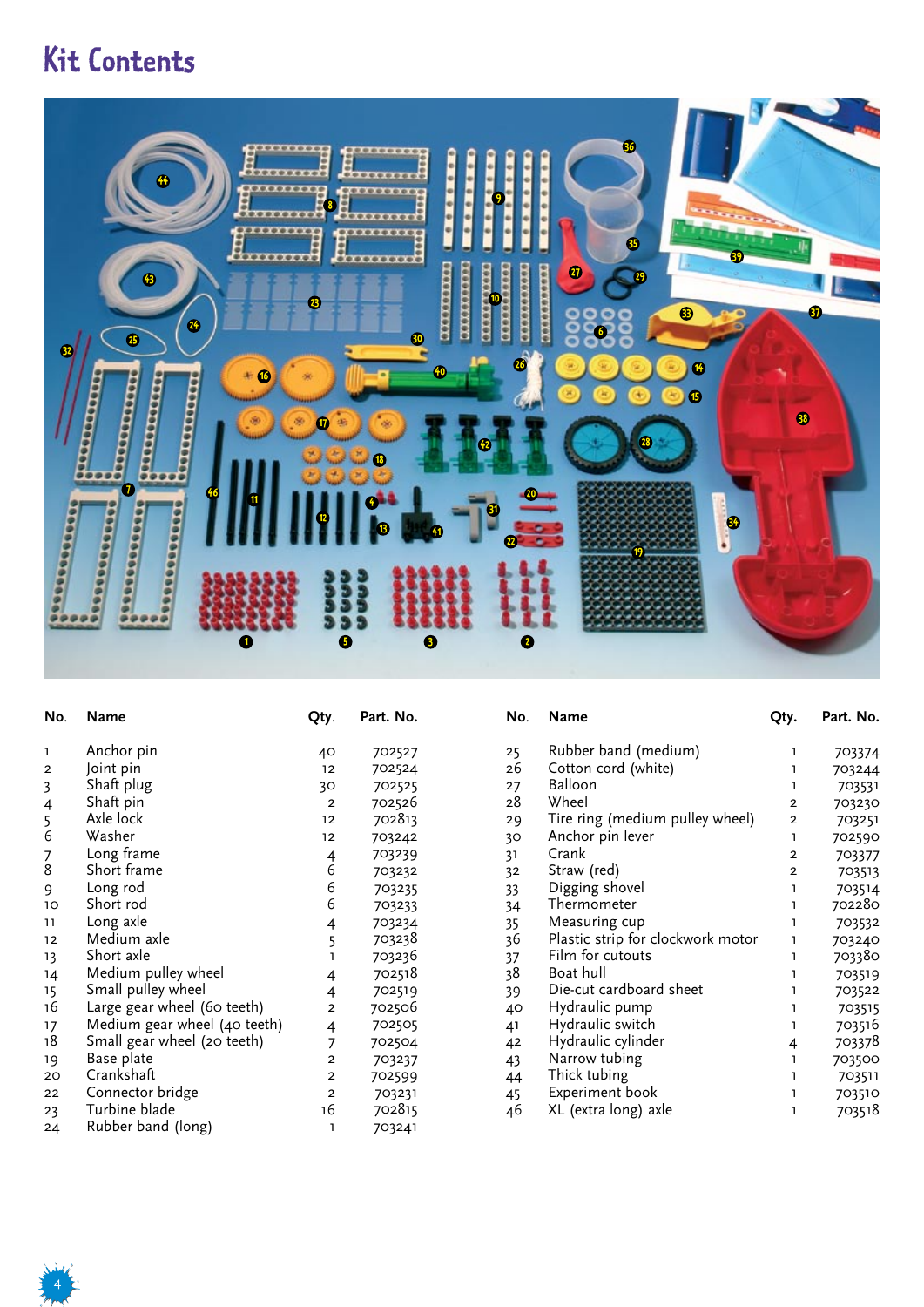### **You will need these components:**

| 1 joint pin    | $\bullet$ |
|----------------|-----------|
| 2 shaft plugs  | 3         |
| 1 washer       | ۰.        |
| 1 long rod     | -91       |
| 1 rubber band  | 24        |
| 1 cutout sheet | 39        |
|                |           |



**Your force meter can measure the weight that pulls on the bottle. Thus, it functions as a scale.**

### **The densities of selected solid and liquid substances in kg/dm3**

| Fir tree wood | $0.4 - 0.7$ |
|---------------|-------------|
| Gasoline      | 0.75        |
| Water         | 1.0         |
| Nylon         | 1.1         |
| Sand (damp)   | 2.0         |
| Aluminum      | 2.7         |
| Iron          | 7.5         |
| Gold          | 19.3        |
|               |             |

### **Densities of selected gaseous substances in kg/m3**

| 0.09 |
|------|
| 1.23 |
| 1.4  |
| 1.25 |
|      |

# WORKSHOP

*Force Meter (0 to 2 N) The force meter measures forces between 0 and 2 N. Pull on the* 

*washer and read the value on the scale. This will let you get a feel for the Newton unit of measure.*



It is difficult to imagine that air weighs anything at all. But it can actually rip up trees when it is moved in a strong storm, so here is a demonstration that air does in fact have weight:

# **4 Invisible Yet Weighty**

## **Weighing Air**

*You will need: 4 anchor pins*  $\bullet$  *, 2 shaft plugs*  $\bullet$  *, 1 axle lock*  $\bullet$  *, 4 long rods*  $\bullet$ *. 1 short rod* **1** *, 2 medium axles* **12** *, 1 base plate* **19** *, cord (20 cm)* **26***, 1 balloon* **27**

*Assemble the scale. Wrap the end of the cord around the neck of the deflated balloon using a simple knot, but do not tie it tight yet. Tie the other end of the cord to the end of the scale arm (see picture). Establish a balance with a few counterweights (e.g. 1 axle, 1 shaft plug). Now fully inflate the balloon and pull the knot tight. The air is captured inside, and the scale arm with the balloon drops.*





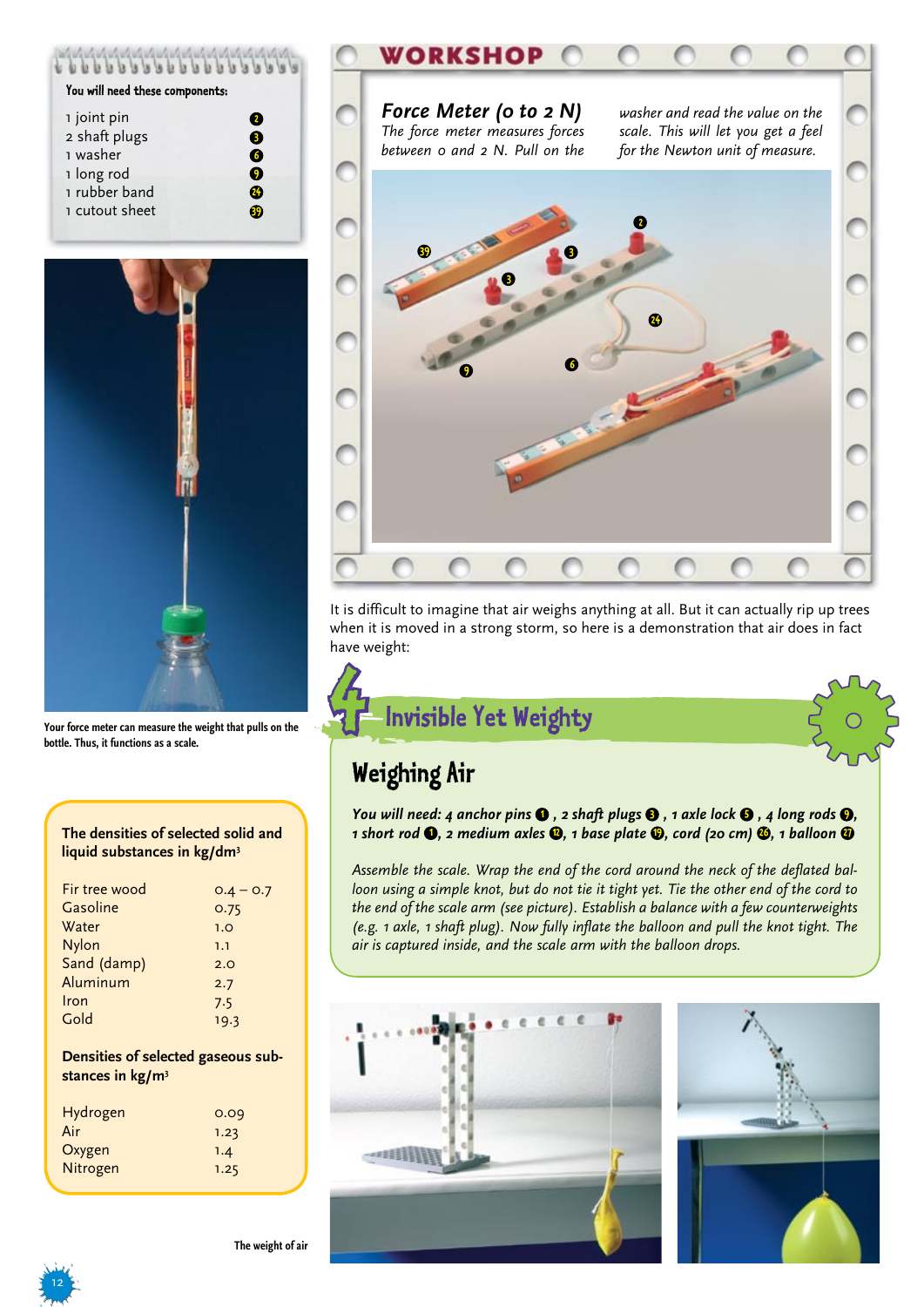### **4. Gravity Helps Water Tip the Scales**

We will now be dealing with a property that air and water share with all bodies. They both obey the force of gravity and are attracted by the Earth. Of course, they do it in different ways. As explained above, a gas completely fills the container it is in, so it changes its volume correspondingly. It can be made "thicker" or "thinner." Liquid water also adjusts to its surrounding container. But it retains its volume, filling only as much space as its volume requires. Because gravity pulls water straight down, water fills the container in such a way that it comes closest to the center of the Earth. In the process, its surface, or water level, forms a horizontal plane. That is the case even if it doesn't have a continuous surface, as long as all parts of its volume are connected to one another.

Let's do an experiment:



**In interconnected containers such as coffee pots, teapots, or watering cans, the surface of the liquid is always at one level.**

Under the influence of gravity, the surface of a resting liquid always orients itself horizontally (at the same level). In **communicating vessels** (containers with different parts connected to each other), the surface of a liquid is always at one single level.

# **5 Everything on the Scale F1**

### **Water in Communicating Tubes**

*You will need: 4 joint pins 4 , 1 large frame 0 <i>, 3 small frames* **0** *, 1 base plate* **0** *, 1 1 measuring cup* **35** *, 1 section of the thicker tubing (about 60 cm)* **35** *, water*

*Guide the tube through the holes of the framework. Loosen one end of the tube*  **L2** from its clamp and place it into a measuring cup filled with clean water. Using your mouth on the other end of the tube, suck water from the measuring cup until the *water level in the tubing stands about halfway between the two horizontal frame*  **lever** *sections. If you suck up too much water, blow some carefully back. Be sure that no air bubbles form in the tube — all the water must be connected without any interruptions. Clamp the loose end of the tube back into position, and watch the water level. Tilt the framework to the left or right and watch what happens.*

You will see that on both sides of the tube, the water is at the same level, regardless **F2** of how the framework may be tilted. You will notice that the water has a cupped, concave surface, not a flat one, because it clings to the side walls of the tube. (You **chic** (3) will learn more about this in the next chapter.) The principle of communicating ves-**L2** sels is also used with the water level in our next Workshop, which you can easily build **F1 L1** yourself.







**Assemble the framework, and secure the tube with the water to it** 

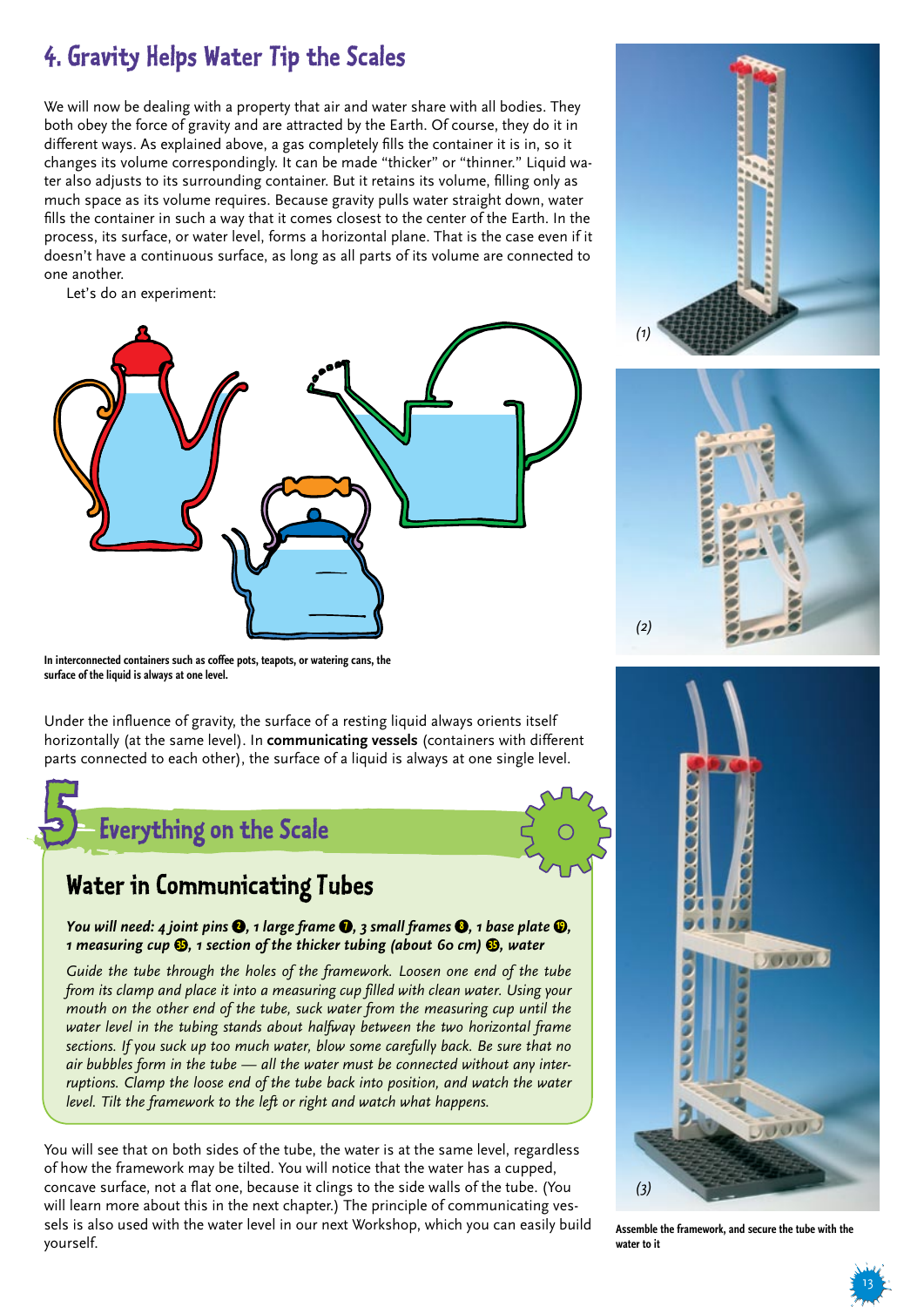

Most excavators work with a hydraulic mechanism. It comprises a motor pump (which produces the operating power) and hoses that transfer the power, along with operating cylinders that amplify the force.

The backhoe driver controls the movement direction of the pistons and the movement of the shovel and shovel arm by way of control valves. The hydraulic fluid used is a special oil that coats the mechanism and only freezes at very low temperatures. In our model, the two rear cylinders work as a pump. The force for the pump



is produced at the hand levers. They are also used to control the direction of movement of the pistons in the cylinders.

**>** Read Chapter 10.

### **You will need these components:**

| 8 anchor pins               | Ò                    |
|-----------------------------|----------------------|
| 12 joint pins               | 0                    |
| 3 axle locks                | 0                    |
| 1 washer                    | $\bullet$            |
| 4 small frames              | 0                    |
| 2 long rods                 | $\ddot{\bm{0}}$      |
| 4 short rods                | $\bullet$            |
| 2 long axles                | $\mathbf 0$          |
| 3 medium axles              | Ø                    |
| 2 medium pulley wheels      | $\mathbf 6$          |
| 1 base plate                | $\ddot{\bm{\theta}}$ |
| 2 wheels                    | 23                   |
| 2 tires for medium          |                      |
| pulley wheels               | 29                   |
| 1 XL (extra long) axle      | 46                   |
| 1 backhoe shovel            | 33                   |
| 4 hydraulic cylinders       | Ø                    |
| 4 sections of narrow tubing | ❸                    |
|                             |                      |